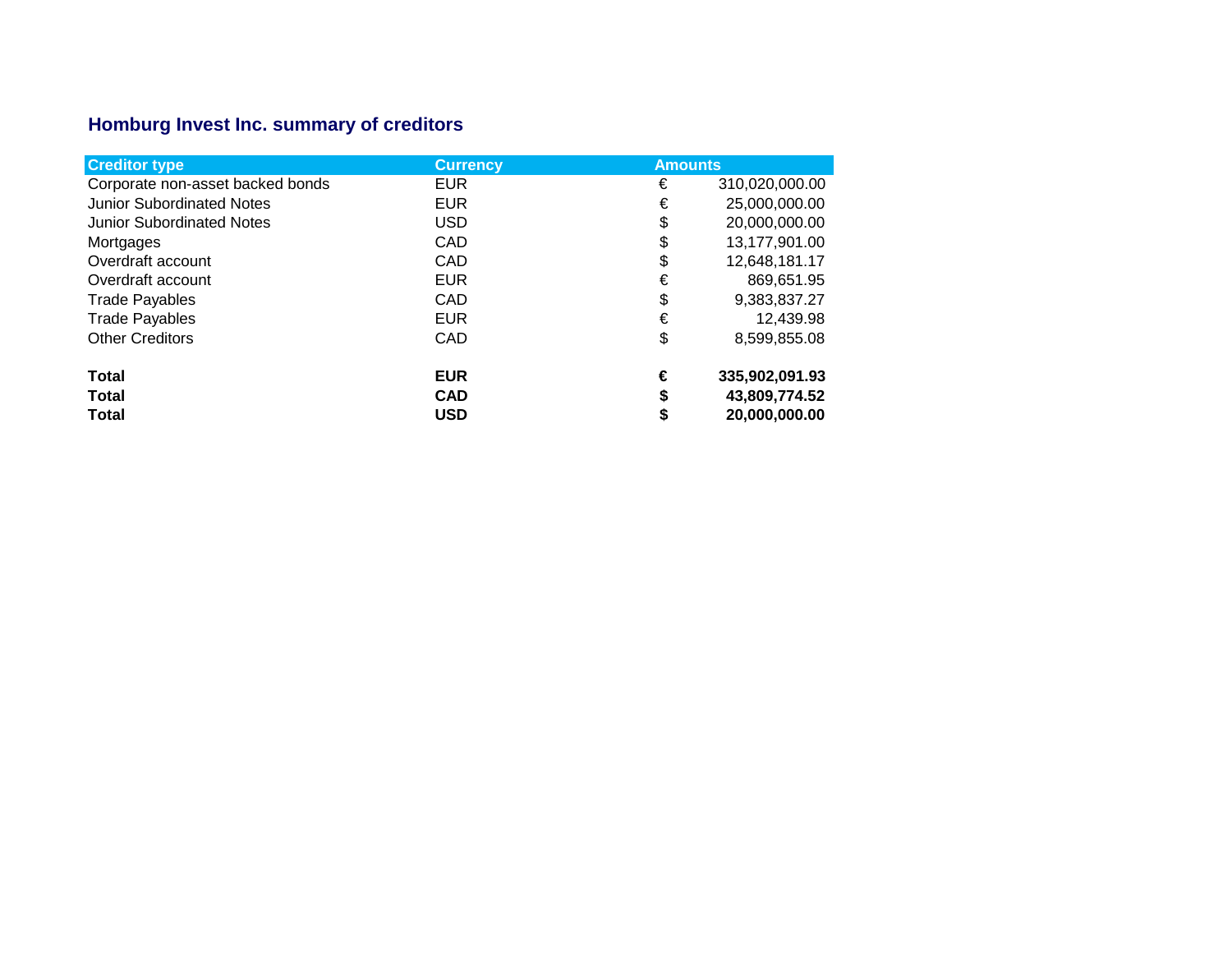## **Homburg Invest Inc. Corporate non-asset backed bonds**

| Corporate non-asset backed bonds Currency Amounts |            |   |             | <b>Trustee</b>                                           | <b>Address</b>                                 |  |  |
|---------------------------------------------------|------------|---|-------------|----------------------------------------------------------|------------------------------------------------|--|--|
|                                                   |            |   |             | Stichting Homburg Bonds manged by N.V.                   |                                                |  |  |
| HB <sub>8</sub>                                   | EUR        | € |             | 50,010,000 Nederlandsch Administratie - en trustkantoor  | Herengracht 420 11017 BZ Amsterdam Netherlands |  |  |
|                                                   |            |   |             | Stichting Homburg Bonds manged by N.V.                   |                                                |  |  |
| HB <sub>9</sub>                                   | EUR.       | € |             | 60,000,000 Nederlandsch Administratie - en trustkantoor  | Herengracht 420 11017 BZ Amsterdam Netherlands |  |  |
|                                                   |            |   |             | Stichting Homburg Bonds manged by N.V.                   |                                                |  |  |
| <b>HB10</b>                                       | EUR.       | € |             | 100,005,000 Nederlandsch Administratie - en trustkantoor | Herengracht 420 11017 BZ Amsterdam Netherlands |  |  |
|                                                   |            |   |             | Stichting Homburg Bonds manged by N.V.                   |                                                |  |  |
| <b>HB11</b>                                       | <b>EUR</b> | € |             | 100.005.000 Nederlandsch Administratie - en trustkantoor | Herengracht 420 11017 BZ Amsterdam Netherlands |  |  |
|                                                   |            |   |             |                                                          |                                                |  |  |
| <b>Total</b>                                      | EUR        | € | 310.020.000 |                                                          |                                                |  |  |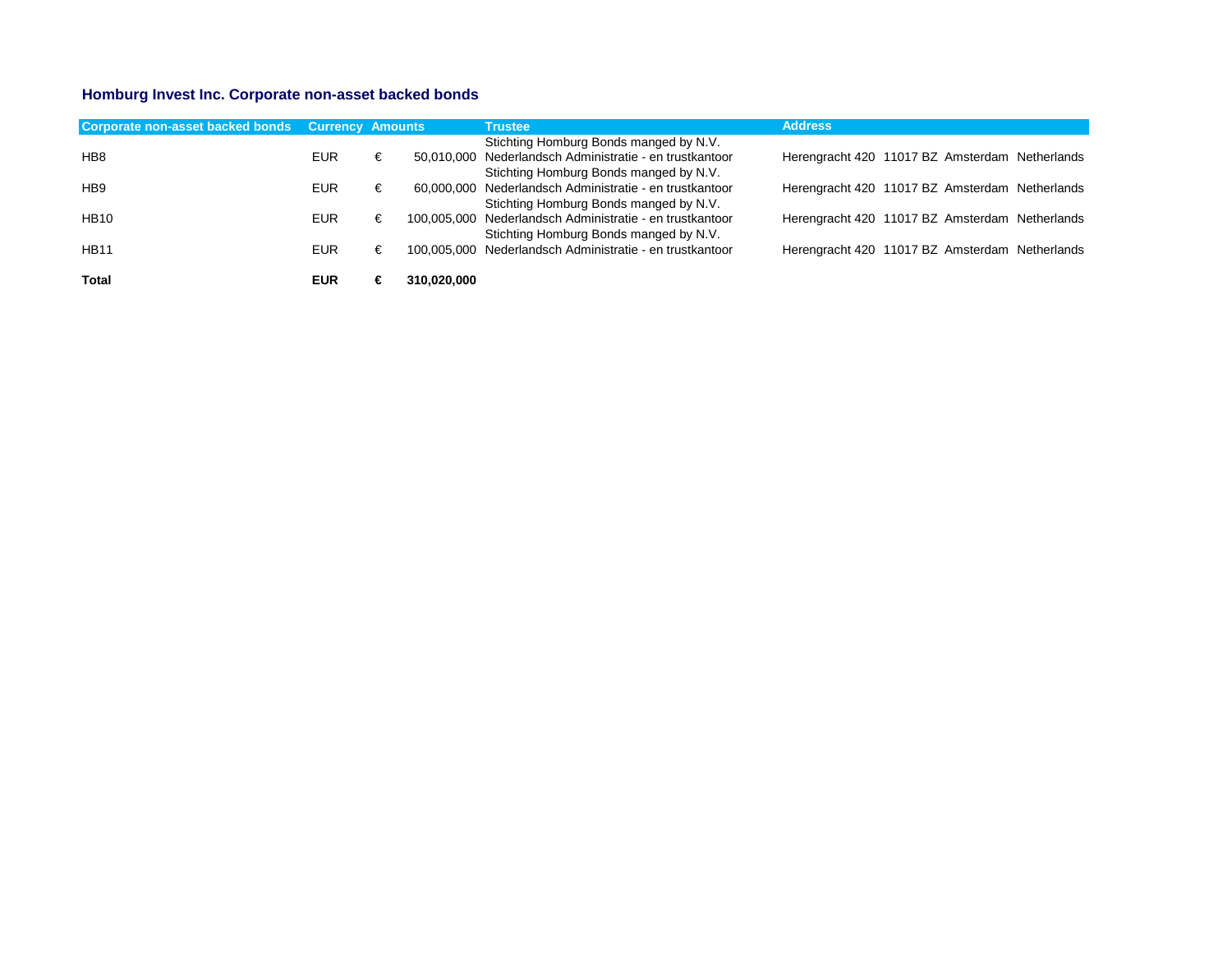## **Homburg Invest Inc. Junior Subordinate notes**

| <b>Junior Subordinate notes</b>    | <b>Currency</b> |   | <b>Amounts</b> | <b>Trustee</b>                         | <b>Address</b>                   |                      |
|------------------------------------|-----------------|---|----------------|----------------------------------------|----------------------------------|----------------------|
| Taberna Preferred Funding VI, Ltd. | USD.            |   |                | 12,000,000 Wells Fargo Bank, N.A.      | 919 N. Market Street, Suite 1600 | Wilmington, DE 19801 |
| Taberna VIII                       | USD-            |   |                | 8,000,000 Wells Fargo Bank, N.A.       | 919 N. Market Street, Suite 1600 | Wilmington, DE 19801 |
| Taberna Europe I                   | <b>EUR</b>      |   |                | € 20,000,000.00 Wells Fargo Bank, N.A. | 919 N. Market Street, Suite 1600 | Wilmington, DE 19801 |
| Taberna Europe II                  | <b>EUR</b>      | € |                | 5,000,000.00 Wells Fargo Bank, N.A.    | 919 N. Market Street, Suite 1600 | Wilmington, DE 19801 |
| <b>Total</b>                       | <b>EUR</b>      | € | 25.000.000     |                                        |                                  |                      |
| <b>Total</b>                       | USD.            |   | 20,000,000     |                                        |                                  |                      |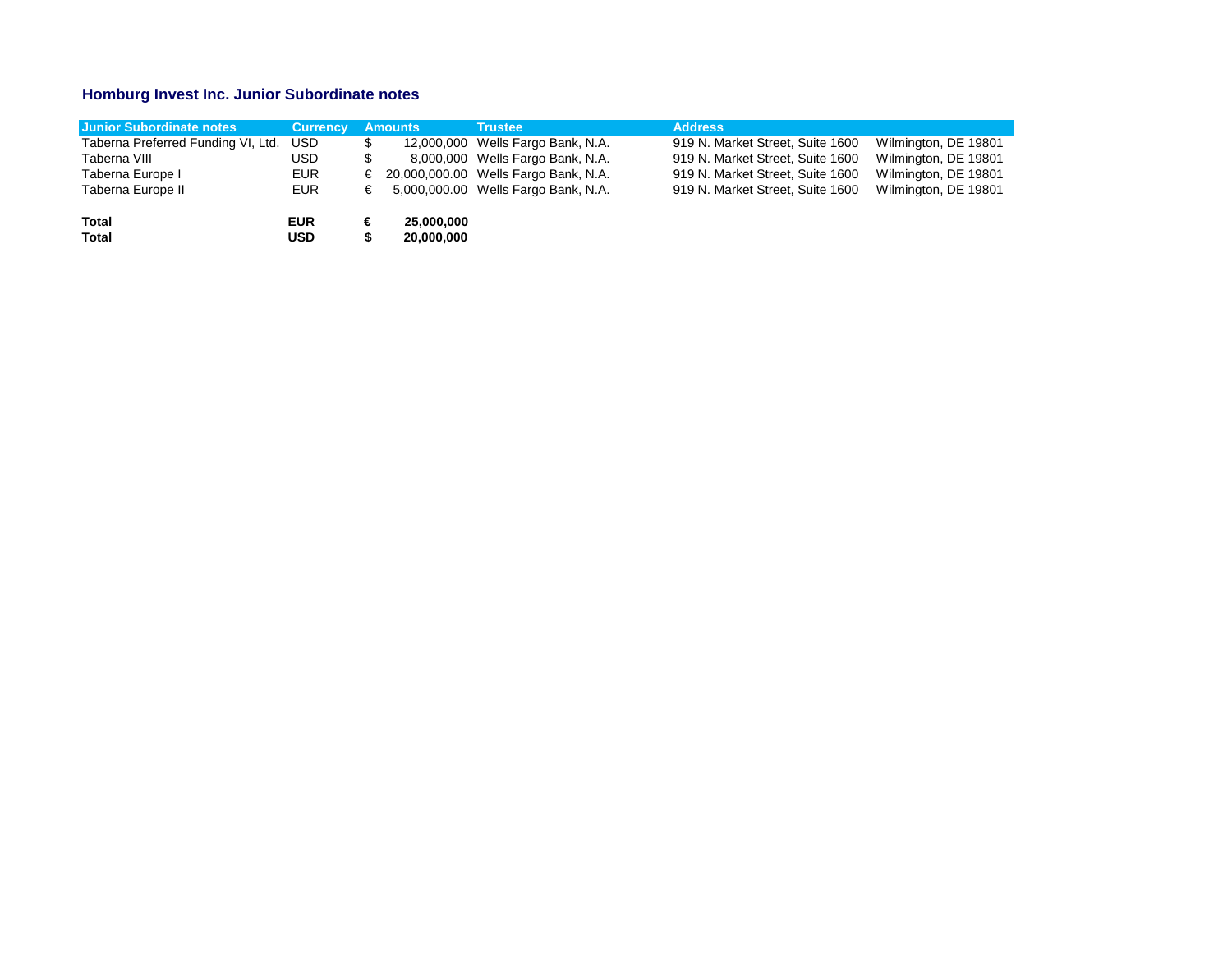## **Homburg Invest Inc. Mortgages**

| <b>Mortgage lender</b>                 | <b>Currency Amounts</b> |            | <b>Address line 1</b>                            | <b>Address line 2</b>      |
|----------------------------------------|-------------------------|------------|--------------------------------------------------|----------------------------|
| Island Investment Development Inc. CAD |                         |            | 13,177,901 94 Euston Street - PO Box 1176 Canada | Charlottetown, PE, C1A 7M8 |
| Total                                  | CAD                     | 13.177.901 |                                                  |                            |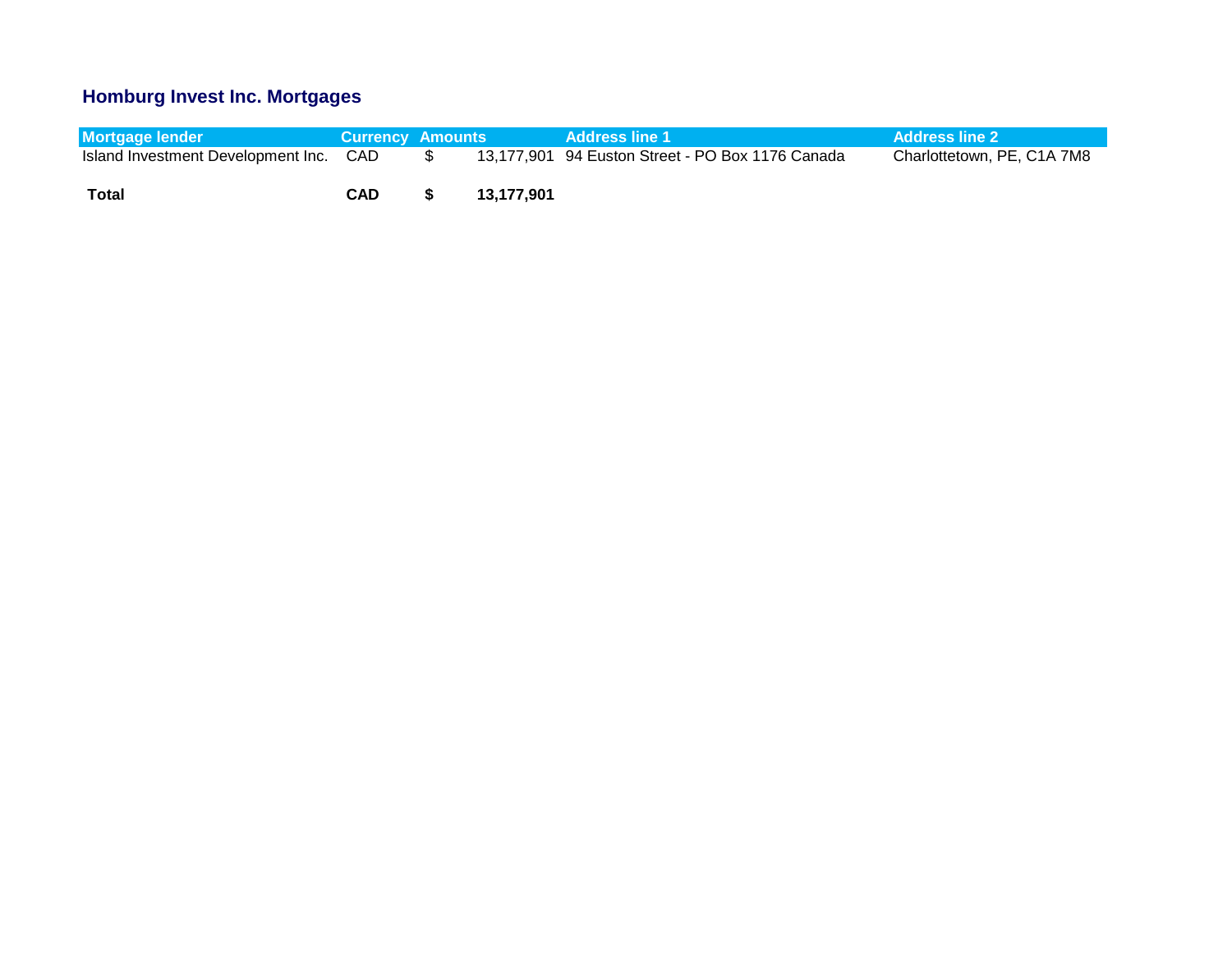# **Homburg Invest Inc. Overdraft accounts**

| <b>Bank</b>                  | Currency Amount          |                               | <b>Address</b>                                            |                 |                |
|------------------------------|--------------------------|-------------------------------|-----------------------------------------------------------|-----------------|----------------|
| HSBC Bank of Canada CAD      |                          | \$                            | 104,069.15 2001 McGill College, suite 300                 | Montreal Quebec | <b>H3A 1G1</b> |
| HSBC Bank of Canada CAD      |                          |                               | \$12,544,112.02 2001 McGill College, suite 300            | Montreal Quebec | <b>H3A 1G1</b> |
| HSBC Bank of Canada EUR      |                          |                               | 869,651.95 2001 McGill College, suite 300 Montreal Quebec |                 | <b>H3A 1G1</b> |
| <b>Total</b><br><b>Total</b> | <b>CAD</b><br><b>EUR</b> | \$12,648,181.17<br>869,651.95 |                                                           |                 |                |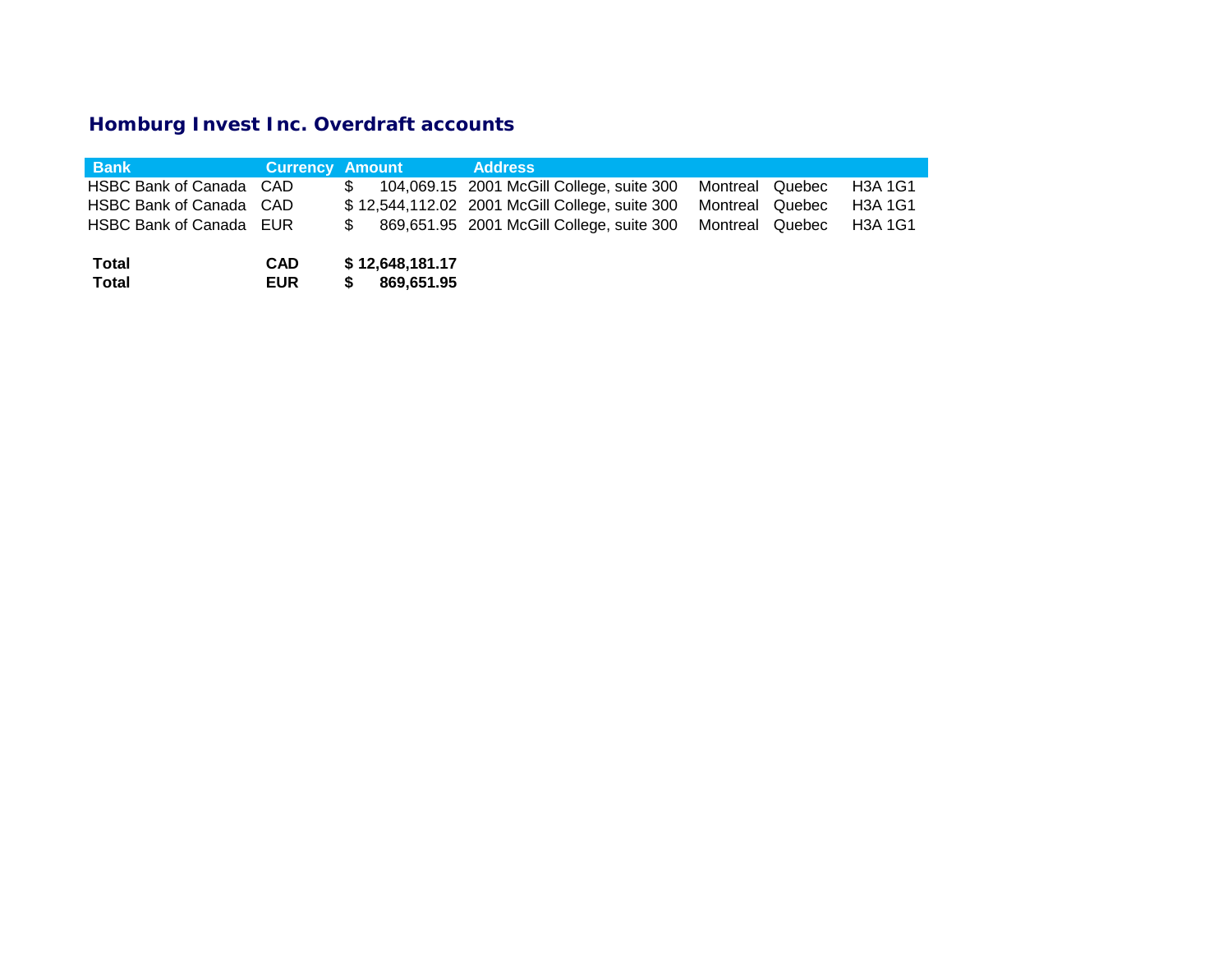## **Homburg Invest Inc. Trade Payables**

| CAD<br>MacLeod Dixon<br>\$<br>10,334.60 3700 Canterra, 400 - 3rd Street SW, Calgary, AB T2P 4H2<br>CAD<br>\$<br>287.44 35 Commercial St, Suite 311, Truro, NS B2N 3H9<br><b>AML Communications</b><br>\$<br>CAD<br>43.83 P.O. Box 1675, Halifax, NS B3J 0A6<br>Bell Mobility Inc.<br>Grant Thornton LLP- Halifax<br>CAD<br>\$<br>148,322.38 Cogswell Tower - Suite 1100, 2000 Barrington Street, Halifax, NS B3J 3K1<br>CAD<br>\$<br>662,692.80 1741 Brunswick St Halifax, NS B3J 3X8<br>Homburg Canada Inc.<br>\$<br>CAD<br>Registry of Joint Stock Companies<br>2,092.30 1505 Barrington Street, Halifax, NS B3J 2Y4<br>\$<br>R & M Rubber Stamp Co.<br>CAD<br>26.39 10 Akerley Blvd., Unit 7, Dartmouth, NS B3B 1J4<br>\$<br>CAD<br><b>Stewart McKelvey Stirling Scales</b><br>3,922.65 P.O. Box 997, Halifax, NS B3J 2X2<br>CAD<br>\$<br><b>ABM Integrated Solutions</b><br>2,772.33 98 Williams Avenue, Dartmouth, NS B3B 0A1<br>\$<br><b>Broadridge ICS</b><br>CAD<br>3,913.54 P.O. Box 57461, Postal Station A, Toronto, ON M5W 5M5<br>\$<br>CAD<br>CIBC Mellon T46205<br>5,118.59 P.O. Box 46205 Station A, Toronto, ON M5W 4K9<br><b>CNW Group</b><br>CAD<br>\$<br>3,332.14 P.O. Box 46205 Station A, Toronto, ON M5W 4K9<br>CAD<br>\$<br>McInnes Cooper<br>128,908.03 1300-1969 Upper Water Street, Halifax, NS B3J 2V1<br>CAD<br>\$<br>Dyne Holdings Ltd.<br>113,582.01 P.O. Box 1810, Charlottetown, PE C1A 7N5<br>CAD<br>\$<br>2,696.68 po box 2691 station A, Toronto, ON M5W 2N7<br>RBC Life Insurance Company<br>\$<br>Xerox Canada Ltd.<br>CAD<br>563.04 P.O. Box 4539, Stn. A, Toronto, ON M5W 4P5<br>\$<br>Verizon Canada<br>CAD<br>1,015.89 Lockbox No. T57443C, P.O. Box 57443, Station A, Toronto, ON M5W 5M5<br>\$<br>CAD<br>Stewart McKelvey (PEI)<br>949.73 PO Box 2140, Charlottetown, PE C1A 8B9<br>\$<br><b>HSBC Mastercard</b><br>CAD<br>184.00 P.O. Box 6044, Stn. Centre-Ville Montreal, QC, H3C 3X2<br>\$<br><b>Yellow Pages Group</b><br>CAD<br>212.40 P.O. Box 11788, Montreal, QC H3C 0C2<br>\$<br>Osler, Hoskin & Harcourt<br>CAD<br>79,012.83 1000 rue De La Gauchetiere Ouest, Bureau 2100, Montreal, QC H3B 4W5<br>\$<br><b>WBLI Chartered Accountants</b><br>CAD<br>7,596.90 26 Union Street, 2nd Floor, Governor's Place, Bedford, NS B4A 2B5<br>\$<br><b>CP Construction Corporation</b><br>CAD<br>71,000.00 175 4639 Manhattan Rd. SE, Calgary, AB T2G 4B3<br>CAD<br>\$<br>XPI Inc<br>1,316.75 330 Bay Street, Suite 200, Toronto, ON M5H 2S8<br><b>DEGI Homburg Harris LP</b><br>CAD<br>\$<br>12,971.20 207 9th Avenue, Calgary, AB T2) 1K3<br>\$<br><b>ROGERS</b><br>CAD<br>2,077.73 C.P. 11442, MONTREAL, QC H3C5J2<br>\$<br>CAD<br>RWAM Insurance Administrators Inc.<br>3,508.08 20 Bay Street Waterpark Place, Suite 1500, Toronto, ON M5J 2N8<br>CAD<br>\$<br>Revenu Quebec<br>2,229.94 5141-13441 St. Albert Trail, Edmonton, AB T5L 4X1<br>\$<br>Homco Realty Fund (130) LP<br>CAD<br>75,456.48 1 Place Alexis Nihon, Montreal, QC H3Z 3B8<br>\$<br>Homburg Canada REIT Management Inc.<br>CAD<br>9.60 PO Box 2427, Edmonton, AB T5J 2R4<br>CAD<br>\$<br>Canada Revenue Agency<br>410.06 Technology Centre, 875 Heron Road, Ottawa, ON K1A 1B1<br>CAD<br>Rothschild (Canada) Ltd.<br>\$<br>284,812.50 1002 Sherbrooke Street West, Suite 2300, Montreal, QC H3A 3L6<br>Cassells Brock & Blackwell LLP in Trust<br>CAD<br>\$<br>10,000.00 36 Toronto Street, Suite 500, Toronto, ON M5C 2C5<br>CAD<br>\$<br><b>St.Croix Printing</b><br>216.20 P.O. Box 250, St. Stephen, NS B3B 1N1<br>\$<br>CAD<br>Ritch Durnford<br>5,744.26 CIBC Building, 1200-1809 Barrington Street, Halifax, NS B3J 3K8<br>EUR<br>12,439.98 Postbus 707, Amsteveen, 1180 AS<br>Meijers Assurantiën<br>€<br>\$<br>whwarchitects<br>CAD<br>5,347.65 1640, Market street, Halifax, Nova Scotia, B3J 2C8 | <b>Supplier</b> | <b>Currency</b> | <b>Amount</b> | <b>Address</b> |
|---------------------------------------------------------------------------------------------------------------------------------------------------------------------------------------------------------------------------------------------------------------------------------------------------------------------------------------------------------------------------------------------------------------------------------------------------------------------------------------------------------------------------------------------------------------------------------------------------------------------------------------------------------------------------------------------------------------------------------------------------------------------------------------------------------------------------------------------------------------------------------------------------------------------------------------------------------------------------------------------------------------------------------------------------------------------------------------------------------------------------------------------------------------------------------------------------------------------------------------------------------------------------------------------------------------------------------------------------------------------------------------------------------------------------------------------------------------------------------------------------------------------------------------------------------------------------------------------------------------------------------------------------------------------------------------------------------------------------------------------------------------------------------------------------------------------------------------------------------------------------------------------------------------------------------------------------------------------------------------------------------------------------------------------------------------------------------------------------------------------------------------------------------------------------------------------------------------------------------------------------------------------------------------------------------------------------------------------------------------------------------------------------------------------------------------------------------------------------------------------------------------------------------------------------------------------------------------------------------------------------------------------------------------------------------------------------------------------------------------------------------------------------------------------------------------------------------------------------------------------------------------------------------------------------------------------------------------------------------------------------------------------------------------------------------------------------------------------------------------------------------------------------------------------------------------------------------------------------------------------------------------------------------------------------------------------------------------------------------------------------------------------------------------------------------------------------------------------------------------------------------------------------------------------------------------------------------------------------------------------------------------------------------------------------------------------------------------------------------------------------------------------------------------------------------------------------------|-----------------|-----------------|---------------|----------------|
|                                                                                                                                                                                                                                                                                                                                                                                                                                                                                                                                                                                                                                                                                                                                                                                                                                                                                                                                                                                                                                                                                                                                                                                                                                                                                                                                                                                                                                                                                                                                                                                                                                                                                                                                                                                                                                                                                                                                                                                                                                                                                                                                                                                                                                                                                                                                                                                                                                                                                                                                                                                                                                                                                                                                                                                                                                                                                                                                                                                                                                                                                                                                                                                                                                                                                                                                                                                                                                                                                                                                                                                                                                                                                                                                                                                                                                 |                 |                 |               |                |
|                                                                                                                                                                                                                                                                                                                                                                                                                                                                                                                                                                                                                                                                                                                                                                                                                                                                                                                                                                                                                                                                                                                                                                                                                                                                                                                                                                                                                                                                                                                                                                                                                                                                                                                                                                                                                                                                                                                                                                                                                                                                                                                                                                                                                                                                                                                                                                                                                                                                                                                                                                                                                                                                                                                                                                                                                                                                                                                                                                                                                                                                                                                                                                                                                                                                                                                                                                                                                                                                                                                                                                                                                                                                                                                                                                                                                                 |                 |                 |               |                |
|                                                                                                                                                                                                                                                                                                                                                                                                                                                                                                                                                                                                                                                                                                                                                                                                                                                                                                                                                                                                                                                                                                                                                                                                                                                                                                                                                                                                                                                                                                                                                                                                                                                                                                                                                                                                                                                                                                                                                                                                                                                                                                                                                                                                                                                                                                                                                                                                                                                                                                                                                                                                                                                                                                                                                                                                                                                                                                                                                                                                                                                                                                                                                                                                                                                                                                                                                                                                                                                                                                                                                                                                                                                                                                                                                                                                                                 |                 |                 |               |                |
|                                                                                                                                                                                                                                                                                                                                                                                                                                                                                                                                                                                                                                                                                                                                                                                                                                                                                                                                                                                                                                                                                                                                                                                                                                                                                                                                                                                                                                                                                                                                                                                                                                                                                                                                                                                                                                                                                                                                                                                                                                                                                                                                                                                                                                                                                                                                                                                                                                                                                                                                                                                                                                                                                                                                                                                                                                                                                                                                                                                                                                                                                                                                                                                                                                                                                                                                                                                                                                                                                                                                                                                                                                                                                                                                                                                                                                 |                 |                 |               |                |
|                                                                                                                                                                                                                                                                                                                                                                                                                                                                                                                                                                                                                                                                                                                                                                                                                                                                                                                                                                                                                                                                                                                                                                                                                                                                                                                                                                                                                                                                                                                                                                                                                                                                                                                                                                                                                                                                                                                                                                                                                                                                                                                                                                                                                                                                                                                                                                                                                                                                                                                                                                                                                                                                                                                                                                                                                                                                                                                                                                                                                                                                                                                                                                                                                                                                                                                                                                                                                                                                                                                                                                                                                                                                                                                                                                                                                                 |                 |                 |               |                |
|                                                                                                                                                                                                                                                                                                                                                                                                                                                                                                                                                                                                                                                                                                                                                                                                                                                                                                                                                                                                                                                                                                                                                                                                                                                                                                                                                                                                                                                                                                                                                                                                                                                                                                                                                                                                                                                                                                                                                                                                                                                                                                                                                                                                                                                                                                                                                                                                                                                                                                                                                                                                                                                                                                                                                                                                                                                                                                                                                                                                                                                                                                                                                                                                                                                                                                                                                                                                                                                                                                                                                                                                                                                                                                                                                                                                                                 |                 |                 |               |                |
|                                                                                                                                                                                                                                                                                                                                                                                                                                                                                                                                                                                                                                                                                                                                                                                                                                                                                                                                                                                                                                                                                                                                                                                                                                                                                                                                                                                                                                                                                                                                                                                                                                                                                                                                                                                                                                                                                                                                                                                                                                                                                                                                                                                                                                                                                                                                                                                                                                                                                                                                                                                                                                                                                                                                                                                                                                                                                                                                                                                                                                                                                                                                                                                                                                                                                                                                                                                                                                                                                                                                                                                                                                                                                                                                                                                                                                 |                 |                 |               |                |
|                                                                                                                                                                                                                                                                                                                                                                                                                                                                                                                                                                                                                                                                                                                                                                                                                                                                                                                                                                                                                                                                                                                                                                                                                                                                                                                                                                                                                                                                                                                                                                                                                                                                                                                                                                                                                                                                                                                                                                                                                                                                                                                                                                                                                                                                                                                                                                                                                                                                                                                                                                                                                                                                                                                                                                                                                                                                                                                                                                                                                                                                                                                                                                                                                                                                                                                                                                                                                                                                                                                                                                                                                                                                                                                                                                                                                                 |                 |                 |               |                |
|                                                                                                                                                                                                                                                                                                                                                                                                                                                                                                                                                                                                                                                                                                                                                                                                                                                                                                                                                                                                                                                                                                                                                                                                                                                                                                                                                                                                                                                                                                                                                                                                                                                                                                                                                                                                                                                                                                                                                                                                                                                                                                                                                                                                                                                                                                                                                                                                                                                                                                                                                                                                                                                                                                                                                                                                                                                                                                                                                                                                                                                                                                                                                                                                                                                                                                                                                                                                                                                                                                                                                                                                                                                                                                                                                                                                                                 |                 |                 |               |                |
|                                                                                                                                                                                                                                                                                                                                                                                                                                                                                                                                                                                                                                                                                                                                                                                                                                                                                                                                                                                                                                                                                                                                                                                                                                                                                                                                                                                                                                                                                                                                                                                                                                                                                                                                                                                                                                                                                                                                                                                                                                                                                                                                                                                                                                                                                                                                                                                                                                                                                                                                                                                                                                                                                                                                                                                                                                                                                                                                                                                                                                                                                                                                                                                                                                                                                                                                                                                                                                                                                                                                                                                                                                                                                                                                                                                                                                 |                 |                 |               |                |
|                                                                                                                                                                                                                                                                                                                                                                                                                                                                                                                                                                                                                                                                                                                                                                                                                                                                                                                                                                                                                                                                                                                                                                                                                                                                                                                                                                                                                                                                                                                                                                                                                                                                                                                                                                                                                                                                                                                                                                                                                                                                                                                                                                                                                                                                                                                                                                                                                                                                                                                                                                                                                                                                                                                                                                                                                                                                                                                                                                                                                                                                                                                                                                                                                                                                                                                                                                                                                                                                                                                                                                                                                                                                                                                                                                                                                                 |                 |                 |               |                |
|                                                                                                                                                                                                                                                                                                                                                                                                                                                                                                                                                                                                                                                                                                                                                                                                                                                                                                                                                                                                                                                                                                                                                                                                                                                                                                                                                                                                                                                                                                                                                                                                                                                                                                                                                                                                                                                                                                                                                                                                                                                                                                                                                                                                                                                                                                                                                                                                                                                                                                                                                                                                                                                                                                                                                                                                                                                                                                                                                                                                                                                                                                                                                                                                                                                                                                                                                                                                                                                                                                                                                                                                                                                                                                                                                                                                                                 |                 |                 |               |                |
|                                                                                                                                                                                                                                                                                                                                                                                                                                                                                                                                                                                                                                                                                                                                                                                                                                                                                                                                                                                                                                                                                                                                                                                                                                                                                                                                                                                                                                                                                                                                                                                                                                                                                                                                                                                                                                                                                                                                                                                                                                                                                                                                                                                                                                                                                                                                                                                                                                                                                                                                                                                                                                                                                                                                                                                                                                                                                                                                                                                                                                                                                                                                                                                                                                                                                                                                                                                                                                                                                                                                                                                                                                                                                                                                                                                                                                 |                 |                 |               |                |
|                                                                                                                                                                                                                                                                                                                                                                                                                                                                                                                                                                                                                                                                                                                                                                                                                                                                                                                                                                                                                                                                                                                                                                                                                                                                                                                                                                                                                                                                                                                                                                                                                                                                                                                                                                                                                                                                                                                                                                                                                                                                                                                                                                                                                                                                                                                                                                                                                                                                                                                                                                                                                                                                                                                                                                                                                                                                                                                                                                                                                                                                                                                                                                                                                                                                                                                                                                                                                                                                                                                                                                                                                                                                                                                                                                                                                                 |                 |                 |               |                |
|                                                                                                                                                                                                                                                                                                                                                                                                                                                                                                                                                                                                                                                                                                                                                                                                                                                                                                                                                                                                                                                                                                                                                                                                                                                                                                                                                                                                                                                                                                                                                                                                                                                                                                                                                                                                                                                                                                                                                                                                                                                                                                                                                                                                                                                                                                                                                                                                                                                                                                                                                                                                                                                                                                                                                                                                                                                                                                                                                                                                                                                                                                                                                                                                                                                                                                                                                                                                                                                                                                                                                                                                                                                                                                                                                                                                                                 |                 |                 |               |                |
|                                                                                                                                                                                                                                                                                                                                                                                                                                                                                                                                                                                                                                                                                                                                                                                                                                                                                                                                                                                                                                                                                                                                                                                                                                                                                                                                                                                                                                                                                                                                                                                                                                                                                                                                                                                                                                                                                                                                                                                                                                                                                                                                                                                                                                                                                                                                                                                                                                                                                                                                                                                                                                                                                                                                                                                                                                                                                                                                                                                                                                                                                                                                                                                                                                                                                                                                                                                                                                                                                                                                                                                                                                                                                                                                                                                                                                 |                 |                 |               |                |
|                                                                                                                                                                                                                                                                                                                                                                                                                                                                                                                                                                                                                                                                                                                                                                                                                                                                                                                                                                                                                                                                                                                                                                                                                                                                                                                                                                                                                                                                                                                                                                                                                                                                                                                                                                                                                                                                                                                                                                                                                                                                                                                                                                                                                                                                                                                                                                                                                                                                                                                                                                                                                                                                                                                                                                                                                                                                                                                                                                                                                                                                                                                                                                                                                                                                                                                                                                                                                                                                                                                                                                                                                                                                                                                                                                                                                                 |                 |                 |               |                |
|                                                                                                                                                                                                                                                                                                                                                                                                                                                                                                                                                                                                                                                                                                                                                                                                                                                                                                                                                                                                                                                                                                                                                                                                                                                                                                                                                                                                                                                                                                                                                                                                                                                                                                                                                                                                                                                                                                                                                                                                                                                                                                                                                                                                                                                                                                                                                                                                                                                                                                                                                                                                                                                                                                                                                                                                                                                                                                                                                                                                                                                                                                                                                                                                                                                                                                                                                                                                                                                                                                                                                                                                                                                                                                                                                                                                                                 |                 |                 |               |                |
|                                                                                                                                                                                                                                                                                                                                                                                                                                                                                                                                                                                                                                                                                                                                                                                                                                                                                                                                                                                                                                                                                                                                                                                                                                                                                                                                                                                                                                                                                                                                                                                                                                                                                                                                                                                                                                                                                                                                                                                                                                                                                                                                                                                                                                                                                                                                                                                                                                                                                                                                                                                                                                                                                                                                                                                                                                                                                                                                                                                                                                                                                                                                                                                                                                                                                                                                                                                                                                                                                                                                                                                                                                                                                                                                                                                                                                 |                 |                 |               |                |
|                                                                                                                                                                                                                                                                                                                                                                                                                                                                                                                                                                                                                                                                                                                                                                                                                                                                                                                                                                                                                                                                                                                                                                                                                                                                                                                                                                                                                                                                                                                                                                                                                                                                                                                                                                                                                                                                                                                                                                                                                                                                                                                                                                                                                                                                                                                                                                                                                                                                                                                                                                                                                                                                                                                                                                                                                                                                                                                                                                                                                                                                                                                                                                                                                                                                                                                                                                                                                                                                                                                                                                                                                                                                                                                                                                                                                                 |                 |                 |               |                |
|                                                                                                                                                                                                                                                                                                                                                                                                                                                                                                                                                                                                                                                                                                                                                                                                                                                                                                                                                                                                                                                                                                                                                                                                                                                                                                                                                                                                                                                                                                                                                                                                                                                                                                                                                                                                                                                                                                                                                                                                                                                                                                                                                                                                                                                                                                                                                                                                                                                                                                                                                                                                                                                                                                                                                                                                                                                                                                                                                                                                                                                                                                                                                                                                                                                                                                                                                                                                                                                                                                                                                                                                                                                                                                                                                                                                                                 |                 |                 |               |                |
|                                                                                                                                                                                                                                                                                                                                                                                                                                                                                                                                                                                                                                                                                                                                                                                                                                                                                                                                                                                                                                                                                                                                                                                                                                                                                                                                                                                                                                                                                                                                                                                                                                                                                                                                                                                                                                                                                                                                                                                                                                                                                                                                                                                                                                                                                                                                                                                                                                                                                                                                                                                                                                                                                                                                                                                                                                                                                                                                                                                                                                                                                                                                                                                                                                                                                                                                                                                                                                                                                                                                                                                                                                                                                                                                                                                                                                 |                 |                 |               |                |
|                                                                                                                                                                                                                                                                                                                                                                                                                                                                                                                                                                                                                                                                                                                                                                                                                                                                                                                                                                                                                                                                                                                                                                                                                                                                                                                                                                                                                                                                                                                                                                                                                                                                                                                                                                                                                                                                                                                                                                                                                                                                                                                                                                                                                                                                                                                                                                                                                                                                                                                                                                                                                                                                                                                                                                                                                                                                                                                                                                                                                                                                                                                                                                                                                                                                                                                                                                                                                                                                                                                                                                                                                                                                                                                                                                                                                                 |                 |                 |               |                |
|                                                                                                                                                                                                                                                                                                                                                                                                                                                                                                                                                                                                                                                                                                                                                                                                                                                                                                                                                                                                                                                                                                                                                                                                                                                                                                                                                                                                                                                                                                                                                                                                                                                                                                                                                                                                                                                                                                                                                                                                                                                                                                                                                                                                                                                                                                                                                                                                                                                                                                                                                                                                                                                                                                                                                                                                                                                                                                                                                                                                                                                                                                                                                                                                                                                                                                                                                                                                                                                                                                                                                                                                                                                                                                                                                                                                                                 |                 |                 |               |                |
|                                                                                                                                                                                                                                                                                                                                                                                                                                                                                                                                                                                                                                                                                                                                                                                                                                                                                                                                                                                                                                                                                                                                                                                                                                                                                                                                                                                                                                                                                                                                                                                                                                                                                                                                                                                                                                                                                                                                                                                                                                                                                                                                                                                                                                                                                                                                                                                                                                                                                                                                                                                                                                                                                                                                                                                                                                                                                                                                                                                                                                                                                                                                                                                                                                                                                                                                                                                                                                                                                                                                                                                                                                                                                                                                                                                                                                 |                 |                 |               |                |
|                                                                                                                                                                                                                                                                                                                                                                                                                                                                                                                                                                                                                                                                                                                                                                                                                                                                                                                                                                                                                                                                                                                                                                                                                                                                                                                                                                                                                                                                                                                                                                                                                                                                                                                                                                                                                                                                                                                                                                                                                                                                                                                                                                                                                                                                                                                                                                                                                                                                                                                                                                                                                                                                                                                                                                                                                                                                                                                                                                                                                                                                                                                                                                                                                                                                                                                                                                                                                                                                                                                                                                                                                                                                                                                                                                                                                                 |                 |                 |               |                |
|                                                                                                                                                                                                                                                                                                                                                                                                                                                                                                                                                                                                                                                                                                                                                                                                                                                                                                                                                                                                                                                                                                                                                                                                                                                                                                                                                                                                                                                                                                                                                                                                                                                                                                                                                                                                                                                                                                                                                                                                                                                                                                                                                                                                                                                                                                                                                                                                                                                                                                                                                                                                                                                                                                                                                                                                                                                                                                                                                                                                                                                                                                                                                                                                                                                                                                                                                                                                                                                                                                                                                                                                                                                                                                                                                                                                                                 |                 |                 |               |                |
|                                                                                                                                                                                                                                                                                                                                                                                                                                                                                                                                                                                                                                                                                                                                                                                                                                                                                                                                                                                                                                                                                                                                                                                                                                                                                                                                                                                                                                                                                                                                                                                                                                                                                                                                                                                                                                                                                                                                                                                                                                                                                                                                                                                                                                                                                                                                                                                                                                                                                                                                                                                                                                                                                                                                                                                                                                                                                                                                                                                                                                                                                                                                                                                                                                                                                                                                                                                                                                                                                                                                                                                                                                                                                                                                                                                                                                 |                 |                 |               |                |
|                                                                                                                                                                                                                                                                                                                                                                                                                                                                                                                                                                                                                                                                                                                                                                                                                                                                                                                                                                                                                                                                                                                                                                                                                                                                                                                                                                                                                                                                                                                                                                                                                                                                                                                                                                                                                                                                                                                                                                                                                                                                                                                                                                                                                                                                                                                                                                                                                                                                                                                                                                                                                                                                                                                                                                                                                                                                                                                                                                                                                                                                                                                                                                                                                                                                                                                                                                                                                                                                                                                                                                                                                                                                                                                                                                                                                                 |                 |                 |               |                |
|                                                                                                                                                                                                                                                                                                                                                                                                                                                                                                                                                                                                                                                                                                                                                                                                                                                                                                                                                                                                                                                                                                                                                                                                                                                                                                                                                                                                                                                                                                                                                                                                                                                                                                                                                                                                                                                                                                                                                                                                                                                                                                                                                                                                                                                                                                                                                                                                                                                                                                                                                                                                                                                                                                                                                                                                                                                                                                                                                                                                                                                                                                                                                                                                                                                                                                                                                                                                                                                                                                                                                                                                                                                                                                                                                                                                                                 |                 |                 |               |                |
|                                                                                                                                                                                                                                                                                                                                                                                                                                                                                                                                                                                                                                                                                                                                                                                                                                                                                                                                                                                                                                                                                                                                                                                                                                                                                                                                                                                                                                                                                                                                                                                                                                                                                                                                                                                                                                                                                                                                                                                                                                                                                                                                                                                                                                                                                                                                                                                                                                                                                                                                                                                                                                                                                                                                                                                                                                                                                                                                                                                                                                                                                                                                                                                                                                                                                                                                                                                                                                                                                                                                                                                                                                                                                                                                                                                                                                 |                 |                 |               |                |
|                                                                                                                                                                                                                                                                                                                                                                                                                                                                                                                                                                                                                                                                                                                                                                                                                                                                                                                                                                                                                                                                                                                                                                                                                                                                                                                                                                                                                                                                                                                                                                                                                                                                                                                                                                                                                                                                                                                                                                                                                                                                                                                                                                                                                                                                                                                                                                                                                                                                                                                                                                                                                                                                                                                                                                                                                                                                                                                                                                                                                                                                                                                                                                                                                                                                                                                                                                                                                                                                                                                                                                                                                                                                                                                                                                                                                                 |                 |                 |               |                |
|                                                                                                                                                                                                                                                                                                                                                                                                                                                                                                                                                                                                                                                                                                                                                                                                                                                                                                                                                                                                                                                                                                                                                                                                                                                                                                                                                                                                                                                                                                                                                                                                                                                                                                                                                                                                                                                                                                                                                                                                                                                                                                                                                                                                                                                                                                                                                                                                                                                                                                                                                                                                                                                                                                                                                                                                                                                                                                                                                                                                                                                                                                                                                                                                                                                                                                                                                                                                                                                                                                                                                                                                                                                                                                                                                                                                                                 |                 |                 |               |                |
|                                                                                                                                                                                                                                                                                                                                                                                                                                                                                                                                                                                                                                                                                                                                                                                                                                                                                                                                                                                                                                                                                                                                                                                                                                                                                                                                                                                                                                                                                                                                                                                                                                                                                                                                                                                                                                                                                                                                                                                                                                                                                                                                                                                                                                                                                                                                                                                                                                                                                                                                                                                                                                                                                                                                                                                                                                                                                                                                                                                                                                                                                                                                                                                                                                                                                                                                                                                                                                                                                                                                                                                                                                                                                                                                                                                                                                 |                 |                 |               |                |
|                                                                                                                                                                                                                                                                                                                                                                                                                                                                                                                                                                                                                                                                                                                                                                                                                                                                                                                                                                                                                                                                                                                                                                                                                                                                                                                                                                                                                                                                                                                                                                                                                                                                                                                                                                                                                                                                                                                                                                                                                                                                                                                                                                                                                                                                                                                                                                                                                                                                                                                                                                                                                                                                                                                                                                                                                                                                                                                                                                                                                                                                                                                                                                                                                                                                                                                                                                                                                                                                                                                                                                                                                                                                                                                                                                                                                                 |                 |                 |               |                |
|                                                                                                                                                                                                                                                                                                                                                                                                                                                                                                                                                                                                                                                                                                                                                                                                                                                                                                                                                                                                                                                                                                                                                                                                                                                                                                                                                                                                                                                                                                                                                                                                                                                                                                                                                                                                                                                                                                                                                                                                                                                                                                                                                                                                                                                                                                                                                                                                                                                                                                                                                                                                                                                                                                                                                                                                                                                                                                                                                                                                                                                                                                                                                                                                                                                                                                                                                                                                                                                                                                                                                                                                                                                                                                                                                                                                                                 |                 |                 |               |                |
|                                                                                                                                                                                                                                                                                                                                                                                                                                                                                                                                                                                                                                                                                                                                                                                                                                                                                                                                                                                                                                                                                                                                                                                                                                                                                                                                                                                                                                                                                                                                                                                                                                                                                                                                                                                                                                                                                                                                                                                                                                                                                                                                                                                                                                                                                                                                                                                                                                                                                                                                                                                                                                                                                                                                                                                                                                                                                                                                                                                                                                                                                                                                                                                                                                                                                                                                                                                                                                                                                                                                                                                                                                                                                                                                                                                                                                 |                 |                 |               |                |
| \$<br>CAD<br>Homburg Canada Inc.<br>343,125.17 1741 Brunswick St Halifax, NS B3J 3X8                                                                                                                                                                                                                                                                                                                                                                                                                                                                                                                                                                                                                                                                                                                                                                                                                                                                                                                                                                                                                                                                                                                                                                                                                                                                                                                                                                                                                                                                                                                                                                                                                                                                                                                                                                                                                                                                                                                                                                                                                                                                                                                                                                                                                                                                                                                                                                                                                                                                                                                                                                                                                                                                                                                                                                                                                                                                                                                                                                                                                                                                                                                                                                                                                                                                                                                                                                                                                                                                                                                                                                                                                                                                                                                                            |                 |                 |               |                |
| \$<br>CAD<br>504.00 2688 ROBIE ST, Halifax, NS B3K 4N8<br>HALCRAFT PRINTING LTD.                                                                                                                                                                                                                                                                                                                                                                                                                                                                                                                                                                                                                                                                                                                                                                                                                                                                                                                                                                                                                                                                                                                                                                                                                                                                                                                                                                                                                                                                                                                                                                                                                                                                                                                                                                                                                                                                                                                                                                                                                                                                                                                                                                                                                                                                                                                                                                                                                                                                                                                                                                                                                                                                                                                                                                                                                                                                                                                                                                                                                                                                                                                                                                                                                                                                                                                                                                                                                                                                                                                                                                                                                                                                                                                                                |                 |                 |               |                |
| CAD<br>\$<br>Denis Office Supplies (UE)<br>946.36 123 Lutz Street, Moncton, NB E1C 5E8                                                                                                                                                                                                                                                                                                                                                                                                                                                                                                                                                                                                                                                                                                                                                                                                                                                                                                                                                                                                                                                                                                                                                                                                                                                                                                                                                                                                                                                                                                                                                                                                                                                                                                                                                                                                                                                                                                                                                                                                                                                                                                                                                                                                                                                                                                                                                                                                                                                                                                                                                                                                                                                                                                                                                                                                                                                                                                                                                                                                                                                                                                                                                                                                                                                                                                                                                                                                                                                                                                                                                                                                                                                                                                                                          |                 |                 |               |                |
| Vipond Fire Protection<br>CAD<br>\$<br>66,184.82 Division of Vipond Inc., Moncton, NB E1E 3Y8                                                                                                                                                                                                                                                                                                                                                                                                                                                                                                                                                                                                                                                                                                                                                                                                                                                                                                                                                                                                                                                                                                                                                                                                                                                                                                                                                                                                                                                                                                                                                                                                                                                                                                                                                                                                                                                                                                                                                                                                                                                                                                                                                                                                                                                                                                                                                                                                                                                                                                                                                                                                                                                                                                                                                                                                                                                                                                                                                                                                                                                                                                                                                                                                                                                                                                                                                                                                                                                                                                                                                                                                                                                                                                                                   |                 |                 |               |                |
| \$<br>TravelClick Inc.<br>CAD<br>450.00 PO Box 4376 - T43761C, Post Station A, Toronto, ON M5W 3V5                                                                                                                                                                                                                                                                                                                                                                                                                                                                                                                                                                                                                                                                                                                                                                                                                                                                                                                                                                                                                                                                                                                                                                                                                                                                                                                                                                                                                                                                                                                                                                                                                                                                                                                                                                                                                                                                                                                                                                                                                                                                                                                                                                                                                                                                                                                                                                                                                                                                                                                                                                                                                                                                                                                                                                                                                                                                                                                                                                                                                                                                                                                                                                                                                                                                                                                                                                                                                                                                                                                                                                                                                                                                                                                              |                 |                 |               |                |
| \$<br>Stantec Consulting Ltd.<br>CAD<br>82.53 49, Frederick street, Kitchener, ON, N2H 6M7                                                                                                                                                                                                                                                                                                                                                                                                                                                                                                                                                                                                                                                                                                                                                                                                                                                                                                                                                                                                                                                                                                                                                                                                                                                                                                                                                                                                                                                                                                                                                                                                                                                                                                                                                                                                                                                                                                                                                                                                                                                                                                                                                                                                                                                                                                                                                                                                                                                                                                                                                                                                                                                                                                                                                                                                                                                                                                                                                                                                                                                                                                                                                                                                                                                                                                                                                                                                                                                                                                                                                                                                                                                                                                                                      |                 |                 |               |                |
| A-1 Vacuum<br>CAD<br>\$<br>22,760.09 2 Longworth Avenue, Charlottetown, PE C1A 5A2                                                                                                                                                                                                                                                                                                                                                                                                                                                                                                                                                                                                                                                                                                                                                                                                                                                                                                                                                                                                                                                                                                                                                                                                                                                                                                                                                                                                                                                                                                                                                                                                                                                                                                                                                                                                                                                                                                                                                                                                                                                                                                                                                                                                                                                                                                                                                                                                                                                                                                                                                                                                                                                                                                                                                                                                                                                                                                                                                                                                                                                                                                                                                                                                                                                                                                                                                                                                                                                                                                                                                                                                                                                                                                                                              |                 |                 |               |                |
| \$<br><b>ThyssenKrupp Elevator</b><br>CAD<br>84,717.49 410 Passmore Ave, Unit 1, Toronto, ON M1V 5C3                                                                                                                                                                                                                                                                                                                                                                                                                                                                                                                                                                                                                                                                                                                                                                                                                                                                                                                                                                                                                                                                                                                                                                                                                                                                                                                                                                                                                                                                                                                                                                                                                                                                                                                                                                                                                                                                                                                                                                                                                                                                                                                                                                                                                                                                                                                                                                                                                                                                                                                                                                                                                                                                                                                                                                                                                                                                                                                                                                                                                                                                                                                                                                                                                                                                                                                                                                                                                                                                                                                                                                                                                                                                                                                            |                 |                 |               |                |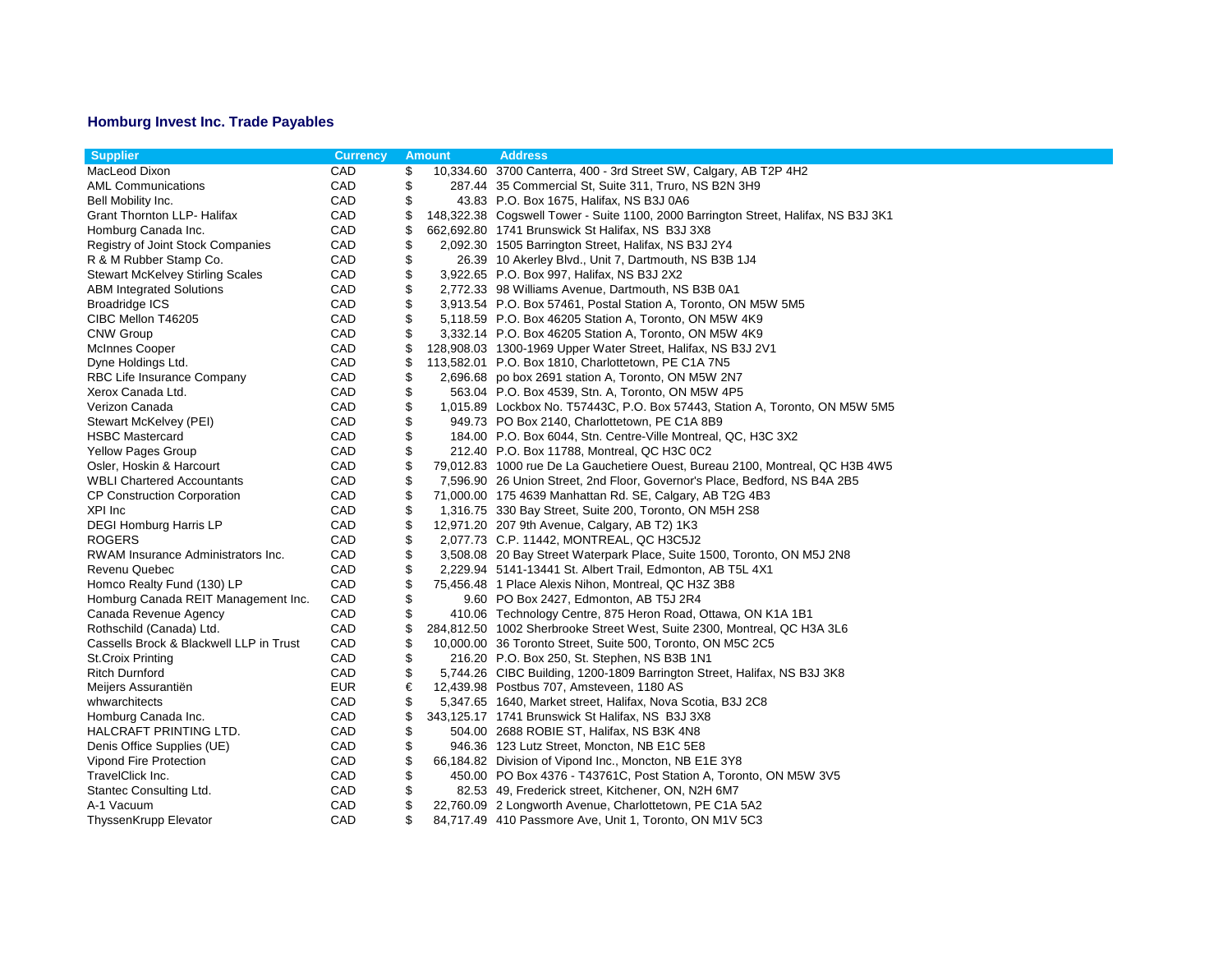| Island Coastal Services Ltd.            | CAD        | \$ |                | 8,116.25 P.O. Box 151, 155 Belvedere Avenue, Charlottetown, PE C1A 7K4             |
|-----------------------------------------|------------|----|----------------|------------------------------------------------------------------------------------|
| TechnoMedia                             | CAD        | \$ |                | 108.68 17 Pownal Street, Charlottetown, PE C1A 3V7                                 |
| DBA Solar Electric Inc.                 | CAD        | \$ |                | 206,804.54 PO Box 121, Hunter River, PE C0A 1N0                                    |
| Kaba Ilco Inc.                          | CAD        | \$ |                | 13,703.94 c/o Fairway Associates, 3 baye Vista Court, Shediac Cape, NB E4C 2Y7     |
| Maestro PMS                             | CAD        | \$ |                | 6,194.05 8300 Woodbine Ave, 5th Floor, Markham, ON L3R 9Y7                         |
| <b>MRW</b>                              | CAD        | \$ |                | 4,450.95 852, New Glasgow road, Charlottetown, PEI, C1E 1Z4                        |
| <b>Provincial Tax Commissioner</b>      | CAD        | \$ |                | 58,130.29 PO Box 1330, Charlottetown, PE C1A 7N1                                   |
| Cudmore Hospitality Consulting Inc.     | CAD        | \$ |                | 412.96 2 Templar Avenue, Charlottetown, PE C1A 8Y2                                 |
| Lightform Canada Inc.                   | CAD        | \$ |                | 5,542.71 10545 - 124 Street, Edmonton, AB T5N 1R8                                  |
| Town and Country Uniforms               | CAD        | \$ |                | 5,746.86 5675 Cristophe-Colomb, Montreal, QC H2S 2E8                               |
| <b>Taylor Realties Limited</b>          | CAD        | \$ |                | 1,848.00 P.O. Box 1810, Charlottetown, PE C1A 7N5                                  |
| Tourism Industry Association of PEI     | CAD        | \$ |                | 650.48 P.O. Box 4539, Stn. A, Toronto, ON M5W 4P5                                  |
| Weld Tech Industries Inc.               | CAD        | \$ |                | 92.40 PO Box 3322, Charlottetown, PE C1A 8W5                                       |
| A-City Sprinkler                        | CAD        | \$ |                | 4,411.81 PO Box 1662, Charlottetown, PE C1A 7N4                                    |
| W. M & M (1993) Ltd.                    | CAD        | \$ |                | 12,363.75 P.O. Box 845, Charlottetown, PE C1A 7L9                                  |
| Austin McQuaid Inc.                     | CAD        | \$ |                | 202.13 55 Allen Street, Charlottetown, PE C1A 2V6                                  |
| Bookmark Inc.                           | CAD        | \$ |                | 88.39 Confederation Court Mall, Charlottetown, PE C1A 4B5                          |
| Dundee Arms Inn                         | CAD        | \$ |                | 8,569.02 200 Pownal St., Charlottetown, PE C1A 3W8                                 |
| <b>Fitzgerald and Snow</b>              | CAD        |    |                | \$1,280,027.97 190 Greenwood Drive, Summerside, PE C1N 4K2                         |
| The Guardian                            | CAD        | \$ |                | 1,068.02 165 Prince Street, Charlottetown, PE C1A 7L8                              |
| <b>Hearts and Flowers</b>               | CAD        | \$ |                | 2,208.37 49 University Avenue, Charlottetown, PE C1A 4K7                           |
| James C. Johnson Associates Inc.        | CAD        | \$ |                | 58,931.71 Suite 2 Pickard Building, Charlottetown, PE C1A 8R4                      |
| J & S Sheet Metal                       | CAD        | \$ |                | 134,766.57 24 E Garfield Street, Charlottetown, PE C1A 6A5                         |
| MacArthur's Appliances                  | CAD        | \$ |                | 4,446.75 96 Mt. Edward Road, Charlottetown, PE C1A 5S6                             |
| Pater Audio                             | CAD        | \$ |                | 577.50 355 York Point Rd., Cornwall, PE C0A 1H0                                    |
| Precision Mechanical Inc.               | CAD        | \$ |                | 261,596.47 4-G Walker Drive, Charlottetown, PE C1A 8S6                             |
| Sign Craft                              | CAD        | \$ |                | 1,114.57 P.O. Box 371, Charlottetown, PE C1A 7K7                                   |
| Office Interiors Inc.                   | CAD        | \$ |                | 10,403.09 656 Windmill Road, Dartmouth, NS B3B 1B8                                 |
| DHL Customs Brokerage Ltd.              | CAD        | \$ |                | 11.66 200 Westcreek Blvd., Brampton, ON L6T 5T7                                    |
| Island Chemicals Inc.                   | CAD        | \$ |                | 1,250.96 P.O. Box 2829, 5 Garfield Street, Charlottetown, PE C1A 8C4               |
| <b>Tents for Events</b>                 | CAD        | \$ |                | 348.81 PO Box 24016, Stratford, PE C1B 2V5                                         |
| Delta Prince Edward                     | CAD        | \$ |                | 4,149.26 18 Queen Street, Charlottetown, PE C1A 4A1                                |
| All Trades Property Management          | CAD        | \$ |                | 6,509.06 768 Bannockburn Road, RR#3, Cornwall, PE C0A 1H0                          |
| <b>Standard Textile</b>                 | CAD        | \$ |                | 110.14 World Headquarters, P.O. Box 371805, Cincinatti, OH 45222-1805              |
| <b>Hirtles Sound Solutions</b>          | CAD        | \$ |                | 3,866.94 106 Kensington Road, Unit H, Charlottetown, PE C1A 5J5                    |
| Dramis Network Cableing Ltd.            | CAD        | \$ |                | 43,823.55 c/0 Tom Himmelman, 75 Akerley Blvd, Unit F, Dartmouth, NS B3B 1R7        |
| Canadian Hotel Supply                   | CAD        | \$ |                | 7,414.89 100 South Milwaukee Avenue, Vernon Hills, IL 60061-4305                   |
| Day Nite Neon Signs Ltd.                | CAD        | \$ |                | 40,717.63 35 Fielding Avenue, Dartmouth, NS B3B 1E3                                |
| <b>Royal Construction Limited</b>       | CAD        |    |                | 6,090.00 39, 3610 - 50th Avenue S.E., Calgary, AB T2B 3N9                          |
| Taga North Ltd.                         | CAD        |    |                | \$2,609,544.00 32 Akerley Blvd., Dartmouth, NS B3B 1N1                             |
| bcIMC Realty Corporation                | CAD        |    |                | \$1,608,917.89 c/o Bentall LP, Suite 301, 240 - 4th Avenue SW, Calgary, AB T2P 4H4 |
| Homco Realty Fund (12) L.P.             | CAD        | \$ |                | 15,320.78 32 Akerley Blvd, Dartmouth, NS B3B1N1                                    |
| The Cadillac Fairview Corporation Ltd.  | CAD        | \$ |                | 568,130.76 Ste 300 - 645 7 Ave, Calgary, AB T2P 4G8                                |
| <b>Cougar Contractors</b>               | CAD        | \$ |                | 201,081.30 6227-2nd Street SE #124, Calgary, AB T2H 1J5                            |
| Robertson & Associates Engineering Ltd. | CAD        | \$ |                | 1,207.50 138, 4242 - 7 Street S.E., Calgary, AB T2G 2Y8                            |
| MechWave Engineering Ltd.               | CAD        | \$ |                | 1,312.50 200, 1518 Seventh Street SW, Calgary, AB T2R 1A7                          |
| Total                                   | CAD        |    | \$9,383,837.27 |                                                                                    |
| <b>Total</b>                            | <b>EUR</b> | €  | 12,439.98      |                                                                                    |